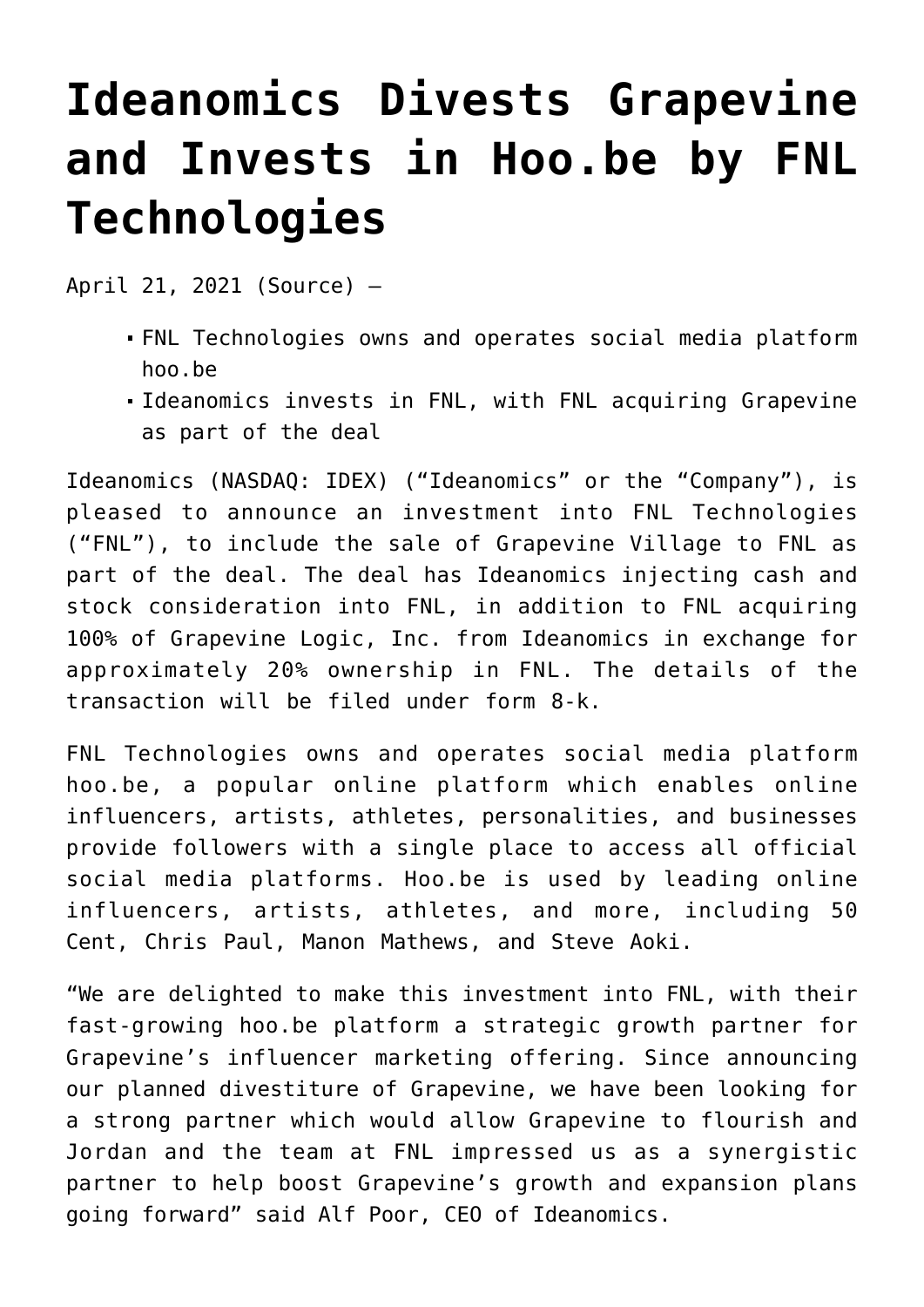"We're grateful for the support of the whole team at Ideanomics, whose investment and network will open up significant doors to help us evolve and scale our platform. Our current mission is to help our core users monetize their platforms and drive new levels of awareness and traffic to their desired destinations. We're beyond excited to work alongside the leaders of Grapevine, Kristen Standish & Charity Richins, who have a successful track record with years of experience in leading winning projects." Said Jordan Greenfield, CEO of Hoo.be

## **About hoo.be**

[hoo.be](https://c212.net/c/link/?t=0&l=en&o=3136712-1&h=590337166&u=http%3A%2F%2Fhoo.be%2F&a=hoo.be) offers one hub for all of your online profiles, content, shops & more that audiences can access with one click – from any platform. Hoo.be solves the problem of being able to only feature one link at a time in your social media bio. Hoo.be has adopted the "invite-only" model of platforms in order to help users stand out in an increasingly fragmented & noisy online world. With high demand to join, hoo.be has already attracted popular users such as Chris Paul, Steve Aoki, Lewis Howes, Dayna Marie, 50 Cent, Katie Austin and others who have switched from competitors for a fresh new design and features that bring their social bios to life. The company plans to introduce new monetization options for their users, along with features for consumers to discover more from their favorites on social media – from NBA Allstars, to viral TikTok'ers, hoo.be plans to lead a new era in the social influencer & content creator space. [Check out the top users](https://c212.net/c/link/?t=0&l=en&o=3136712-1&h=33266593&u=http%3A%2F%2Fhoo.be%2Ftrending&a=Check+out+the+top+users+currently+trending+on+hoo.be) [currently trending on hoo.be](https://c212.net/c/link/?t=0&l=en&o=3136712-1&h=33266593&u=http%3A%2F%2Fhoo.be%2Ftrending&a=Check+out+the+top+users+currently+trending+on+hoo.be).

## **About Ideanomics**

[Ideanomics](https://c212.net/c/link/?t=0&l=en&o=3136712-1&h=3625316458&u=https%3A%2F%2Fc212.net%2Fc%2Flink%2F%3Ft%3D0%26l%3Den%26o%3D2990259-1%26h%3D3307146814%26u%3Dhttp%253A%252F%252Fwww.ideanomics.com%252F%26a%3DIdeanomics&a=Ideanomics) is a catalyst for disruption to those industries where improvements in sustainability, transparency, and freedom of choice would have profound benefits on a global scale. The Ideanomics Mobility division is a service provider which facilitates the adoption of electric vehicles by commercial fleet operators through offering vehicle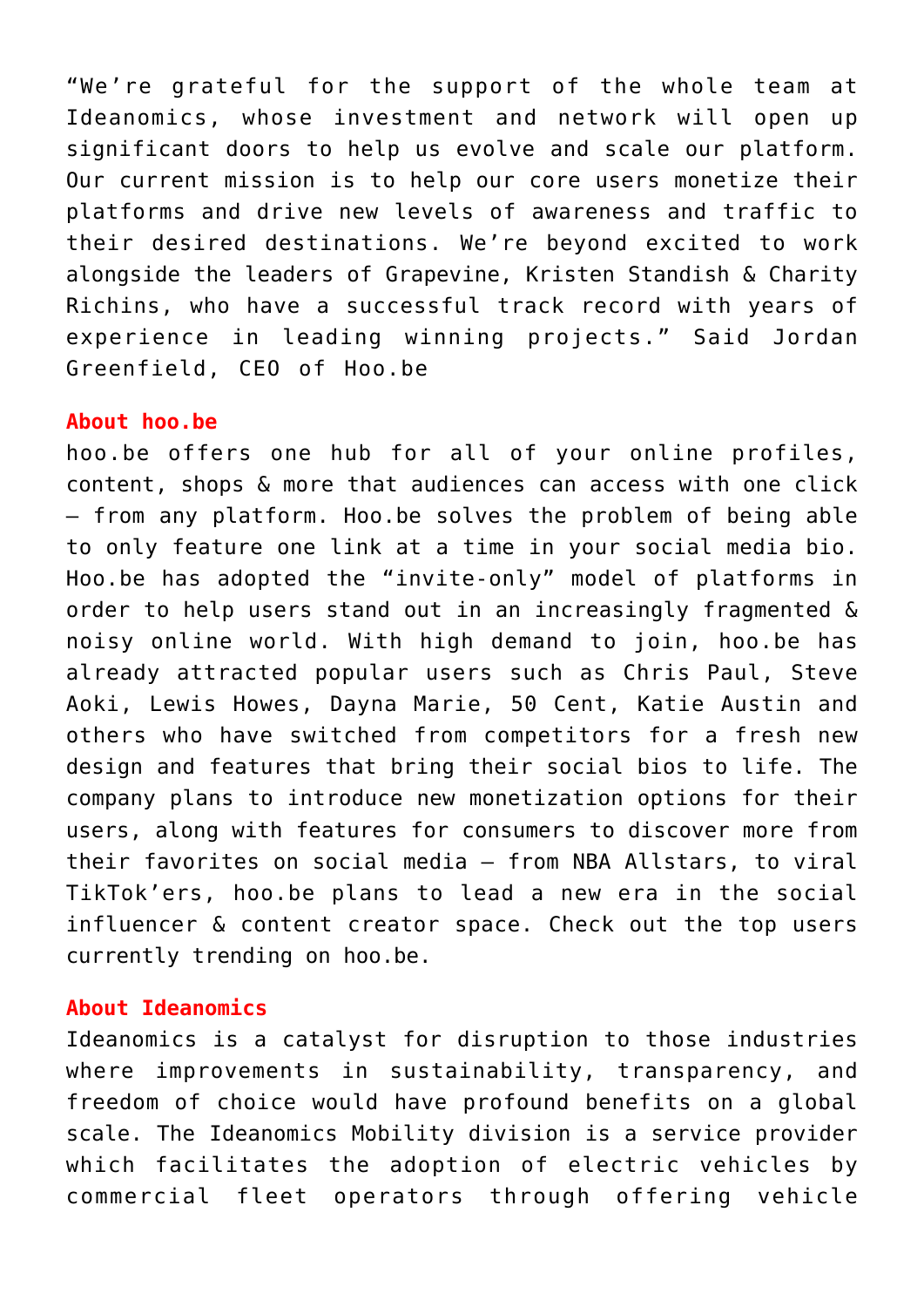procurement, finance and leasing, and energy management solutions under our innovative sales to financing to charging (S2F2C) business model. Ideanomics Capital is focused on disruptive fintech solutions for the financial services industry. Together, Ideanomics Mobility & Capital provide our global customers and partners with leading technologies and services designed to improve transparency, efficiency, and accountability, and our shareholders with the opportunity to participate in high-potential, growth industries.

The company is headquartered in New York, NY, with operations in the U.S., China, Ukraine, and Malaysia.

## **Safe Harbor Statement**

This press release contains certain statements that may include "forward looking statements". All statements other than statements of historical fact included herein are "forward-looking statements." These forward-looking statements are often identified by the use of forward-looking terminology such as "believes," "expects" or similar expressions, involve known and unknown risks and uncertainties, and include statements regarding our intention to transition our business model to become a next-generation financial technology company, our business strategy and planned product offerings, our intention to phase out our oil trading and consumer electronics businesses, and potential future financial results. Although the Company believes that the expectations reflected in such forward-looking statements are reasonable, they do involve assumptions, risks and uncertainties, and these expectations may prove to be incorrect. You should not place undue reliance on these forward-looking statements, which speak only as of the date of this press release. The Company's actual results could differ materially from those anticipated in these forward-looking statements as a result of a variety of risks and uncertainties, such as risks related to: our ability to continue as a going concern; our ability to raise additional financing to meet our business requirements;